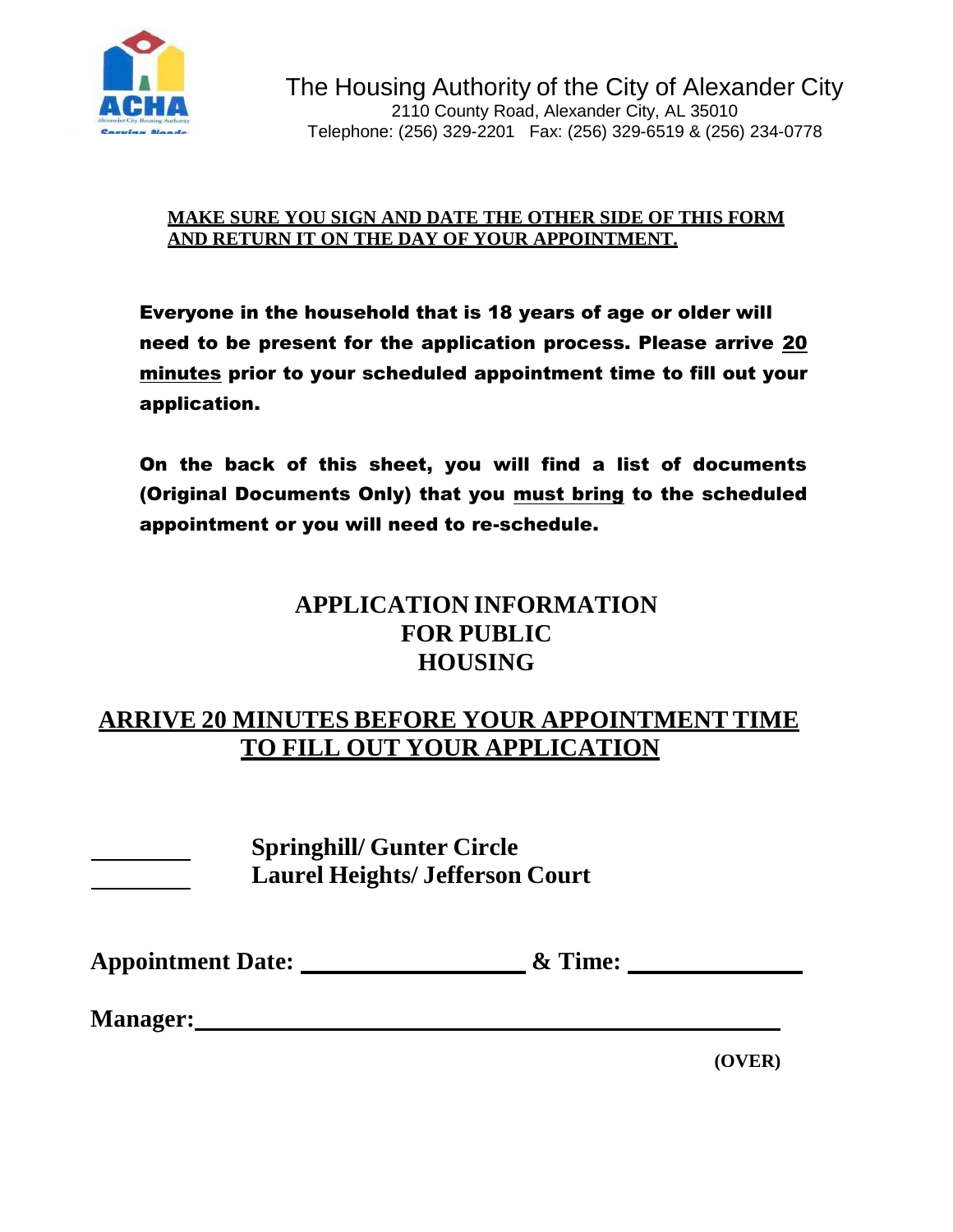# **WARNING**

Misrepresentation is a serious dwelling lease violation that may result in an eviction. If it is found that an applicant or tenant has misrepresented the facts upon which his/her rent is based so that he /she is paying less than he/she should be paying, the dwelling lease and/or housing assistance will be terminated. In addition, the applicant/tenant may be subject to civil and criminal penalties.

The applicant/tenant is advised that any person who, by means of a false statement, failure to disclose information, impersonation or other fraudulent scheme or device: 1) obtains or attempts to obtain, or 2) establishes or attempts to establish eligibility for, and/or 3) knowingly or intentionally aids or helps such person obtain or attempt to obtain housing or a reduction in public housing rental charges or any rent subsidy to which person would not otherwise be entitled, shall be guilty of a misdemeanor. Upon conviction, the person shall be punished by a fine of not less than \$300 not more than \$500, be punished at hard labor for the country not to exceed 60 days, or both fined and imprisoned, at the discretion of the court. (24-1-10,Code of Alabama, 1975)

| <b>Signature:</b> |  |
|-------------------|--|
|                   |  |

**Email Address:**

**Date:** 

**Documents to bring with you:**

- 1. **Birth certificates or other acceptable birth verification: shot records, picture ID/driver's license, school records, voters registration**
- 2. **Social Security Cards (Actual Card)**
- 3. **All final divorce decrees**
- 4. **Marriage certificate**
- 5. **Most current landlord's name and complete mailing address**
- 6. **Employer's name and complete mailing address**
- 7. **Most recent Social Security / SSI award letter**
- 8. **Child support check stubs**
- 9. **Unemployment check stubs**
- 10. **Veterans benefit award letter**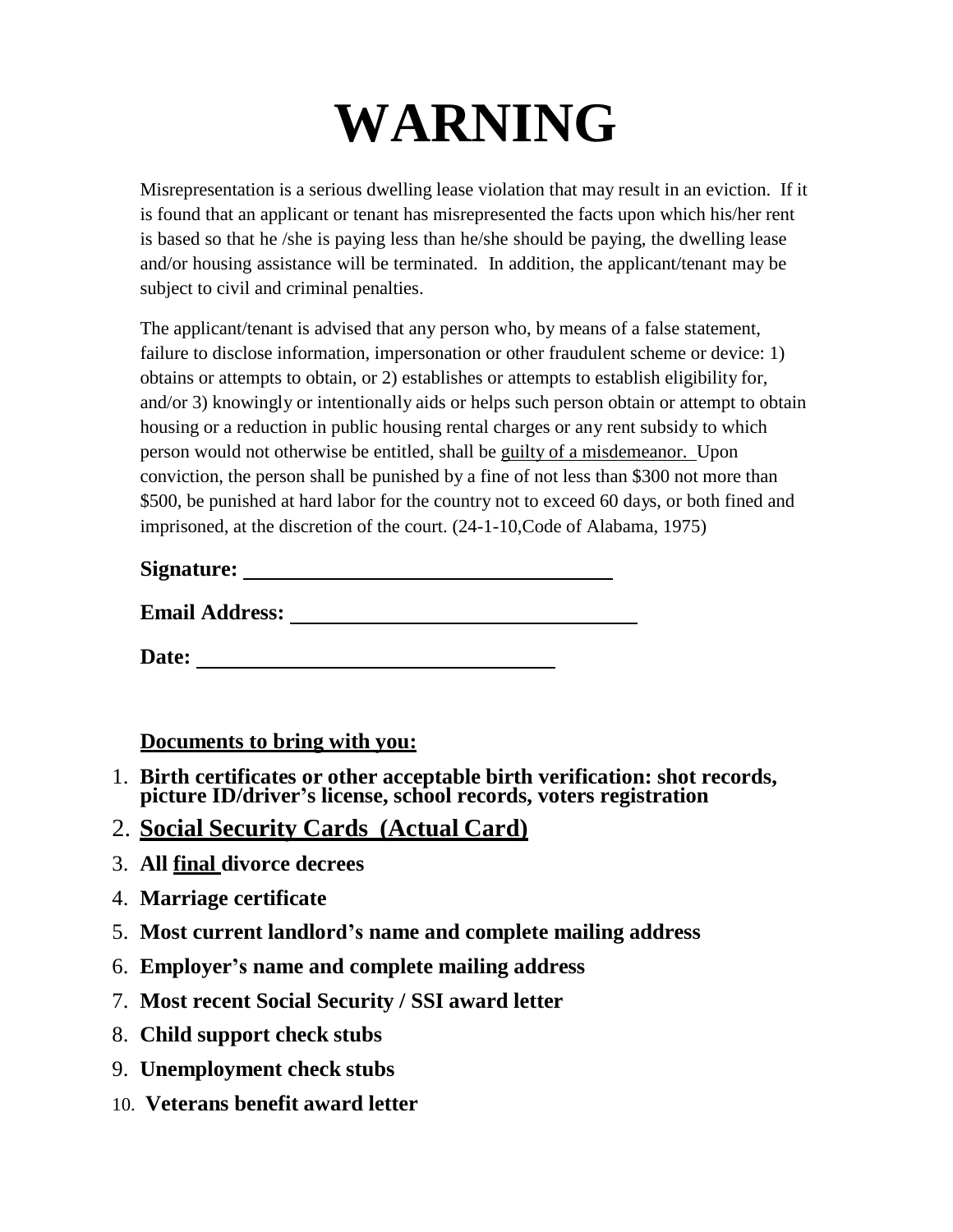# **ALEXANDER CITY HOUSING APPLICATION**

| Mark Programs applying for:                   | <b>APPLICATION FOR ADMISSION</b>    | <b>RACIAL GROUP</b>           |
|-----------------------------------------------|-------------------------------------|-------------------------------|
| PUBLIC HOUSING                                | APPLICATION FOR CONTINUED OCCUPANCY | ) White                       |
| <b>SECTION 8 VOUCHER</b>                      |                                     | <b>Black/African American</b> |
|                                               | <b>DATE:</b>                        | () Asian () Native American   |
| You may choose to have your name placed TIME: |                                     | ( ) Other                     |
| on the waiting list for one, two or all three |                                     | <b>Ethnicity</b>              |
| of the programs listed above if the waiting   |                                     | () Hispanic/Latino            |
| list is open.                                 |                                     | ) Not Hispanic/Latino         |

TO BE FILLED OUT BY APPLICANT (IN INK) FOR QUESTIONS THAT DO NOT APPLY TO YOU, ANSWER NO OR NONE. DO NOT LEAVE **BLANKS.**

| <b>APPLICANT NAME</b>                                                                                                                                                                                                                                                                                                                                                                                                                                                                                                                                          |                              |                                                                                    |  |              |          |      |
|----------------------------------------------------------------------------------------------------------------------------------------------------------------------------------------------------------------------------------------------------------------------------------------------------------------------------------------------------------------------------------------------------------------------------------------------------------------------------------------------------------------------------------------------------------------|------------------------------|------------------------------------------------------------------------------------|--|--------------|----------|------|
|                                                                                                                                                                                                                                                                                                                                                                                                                                                                                                                                                                |                              |                                                                                    |  |              |          |      |
|                                                                                                                                                                                                                                                                                                                                                                                                                                                                                                                                                                |                              |                                                                                    |  |              |          |      |
|                                                                                                                                                                                                                                                                                                                                                                                                                                                                                                                                                                | <b>STREET</b>                | <b>CITY</b>                                                                        |  | <b>STATE</b> | ZIP APT# |      |
|                                                                                                                                                                                                                                                                                                                                                                                                                                                                                                                                                                | P.O. BOX                     | <b>CITY</b>                                                                        |  | STATE ZIP    |          |      |
|                                                                                                                                                                                                                                                                                                                                                                                                                                                                                                                                                                | Home Phone _________________ | Work Phone $\_\_\_\_\_\_\_\_\_\_\_\_\_\_\_\_\_\_\_\_\_$                            |  |              |          |      |
|                                                                                                                                                                                                                                                                                                                                                                                                                                                                                                                                                                | Street/P.O. Box              | City                                                                               |  | State        | Zip      | Apt# |
|                                                                                                                                                                                                                                                                                                                                                                                                                                                                                                                                                                |                              | Present Monthly Rent\$ Mumber of Bedrooms Number of Persons presently in Household |  |              |          |      |
| If you pay your utilities, indicate the utilities paid by you, and the amount. If you do not pay for any utilities, check N/A.<br>Electricity \$ _____________Gas \$ ________________Water \$ ______________Phone \$ _____________Cable \$ ________________N/A $\bigcirc$<br>How long have you lived at the address listed above? Years________Month_________<br>Do you owe any money to the landlord listed above? Yes $\bigcirc$ No $\bigcirc$ If yes, Amount Owed\$<br>List City, State and Year of locations where you have lived for the past five years. |                              |                                                                                    |  |              |          |      |
|                                                                                                                                                                                                                                                                                                                                                                                                                                                                                                                                                                |                              |                                                                                    |  |              |          |      |

#### HOUSEHOLD COMPOSITION: List all persons who will live in the rental unit while you are on this program:

| <b>Print Full Name(s)</b> | Relation<br>Head<br>to<br>οf<br>Family | <b>Birth</b><br>Date | Age | Sex | <b>Social Security</b><br><b>Number</b> | Occupation<br>Name of School<br><b>Attending</b> | <b>U.S.</b><br>Citizen<br>Yes/No |
|---------------------------|----------------------------------------|----------------------|-----|-----|-----------------------------------------|--------------------------------------------------|----------------------------------|
|                           |                                        |                      |     |     |                                         |                                                  |                                  |
|                           |                                        |                      |     |     |                                         |                                                  |                                  |
|                           |                                        |                      |     |     |                                         |                                                  |                                  |
|                           |                                        |                      |     |     |                                         |                                                  |                                  |
|                           |                                        |                      |     |     |                                         |                                                  |                                  |

E-Mail Address: **E-Mail Address:**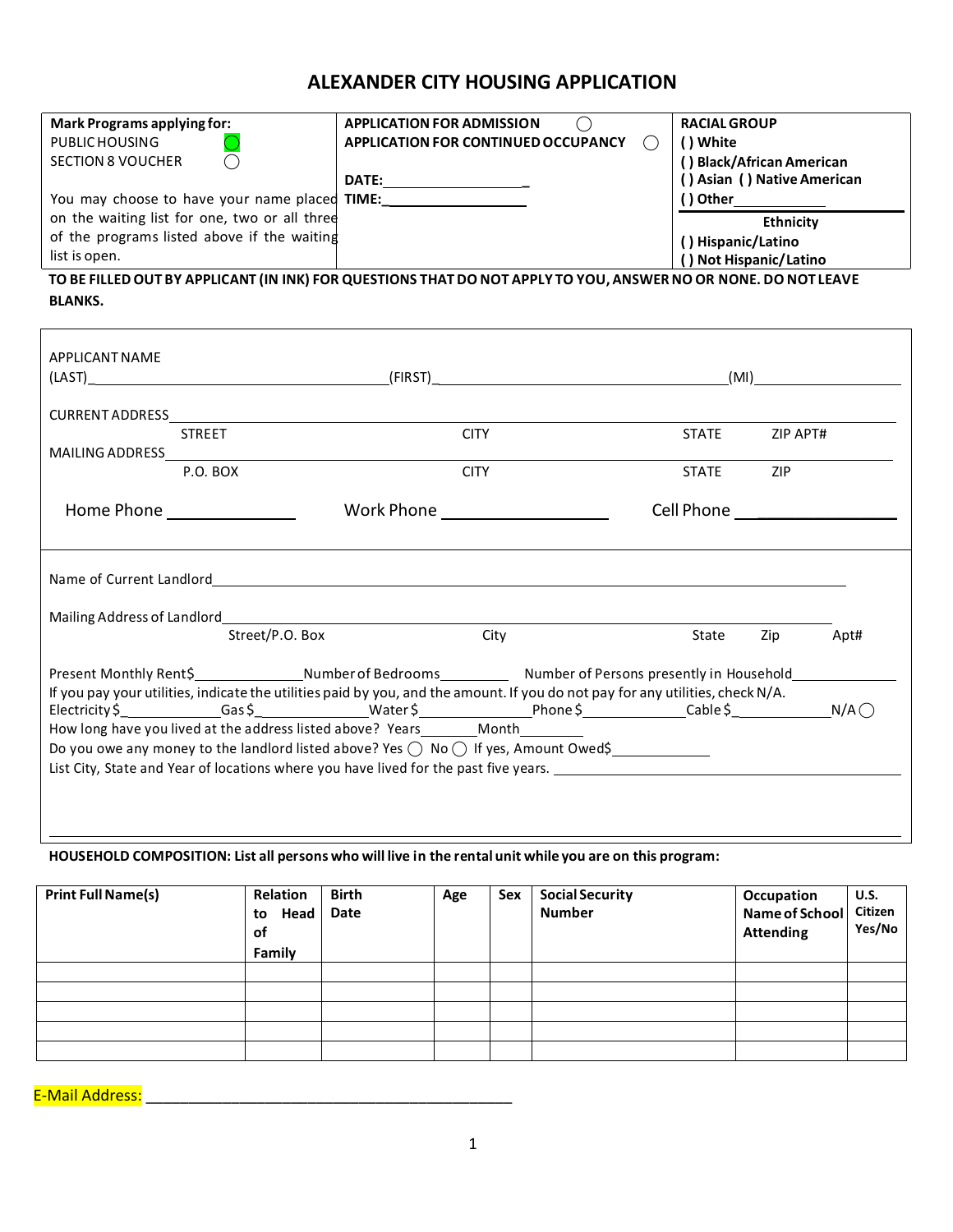#### **HOUSEHOLD COMPOSITION CONTINUED:**

| <b>Print Full Name(s)</b> | <b>Relation</b><br>to Head<br>of Family | <b>Birth</b><br>Date | Age | Sex | <b>Social Security</b><br><b>Number</b> | Occupation<br>Name of School Yes/No<br><b>Attending</b> | U.S. Citizen |
|---------------------------|-----------------------------------------|----------------------|-----|-----|-----------------------------------------|---------------------------------------------------------|--------------|
|                           |                                         |                      |     |     |                                         |                                                         |              |
|                           |                                         |                      |     |     |                                         |                                                         |              |
|                           |                                         |                      |     |     |                                         |                                                         |              |
|                           |                                         |                      |     |     |                                         |                                                         |              |
|                           |                                         |                      |     |     |                                         |                                                         |              |

**Do you anticipate any changesin yourfamily composition? Yes ⃝ No ⃝ If yes, explain**

Military Service: Is there any member of your household (listed above) now serving in the military service? (Army, Air Force, **Marines, Navy, Etc.)?**

**If yes, give the followingon each military service person.**

| <b>Name</b> | Rank | <b>Address</b> | <b>Service</b> |
|-------------|------|----------------|----------------|
|             |      |                |                |

#### **INCOME: List all employment income (including self-employment)for each household member.**

| <b>Household Member</b> | <b>Name &amp; Address of Employment</b> | <b>Annual Income</b> |  |
|-------------------------|-----------------------------------------|----------------------|--|
|                         |                                         |                      |  |
|                         |                                         |                      |  |
|                         |                                         |                      |  |
|                         |                                         |                      |  |

**OTHER SOURCESOF INCOME: (Examples, welfare, Social Security, SSI, pensions, disability compensation, unemployment compensation, baby-sitting, alimony, child support, annuities, dividends, income from rental property,Armed Forces,Military Reserves, cash contributionsfrom individuals,scholarships, grants, include alimony and/or child support entitled to but not received.**

| <b>Household Member</b> | Source | Amount |
|-------------------------|--------|--------|
|                         |        |        |
|                         |        |        |
|                         |        |        |
|                         |        |        |

BANK INFORMATION: List any checking, savings, credit union, and/or certificate of deposit accounts

| <b>Type of Account</b> | <b>Bank</b> | <b>Account Number</b> | Amount |
|------------------------|-------------|-----------------------|--------|
|                        |             |                       |        |
|                        |             |                       |        |
|                        |             |                       |        |

| Stocks & Bonds Yes ◯ No ◯ If yes, current value\$ | Savings Bonds Yes $\bigcirc$ No $\bigcirc$ If yes, current amount |
|---------------------------------------------------|-------------------------------------------------------------------|
|---------------------------------------------------|-------------------------------------------------------------------|

|               | Do you own real estate? Yes $\bigcirc$ No $\bigcirc$ If yes, current value\$    | Have you ever owned real estate? Yes $\bigcap$ No $\bigcap$ |
|---------------|---------------------------------------------------------------------------------|-------------------------------------------------------------|
| If yes, when? | _Do you have life insurance or a retirement account? Yes $\bigcap$ No $\bigcap$ |                                                             |

If yes, current amount (s) \$\_

| <b>CHILDCARE EXPENSES</b>                                                                 |  |
|-------------------------------------------------------------------------------------------|--|
| Do you pay for baby-sitting while a family member is employed? Yes $\bigcap$ No $\bigcap$ |  |
| If yes, list child care providers name, address and telephone number:                     |  |
| Baby-sitting cost: Weekly:<br>or Monthly                                                  |  |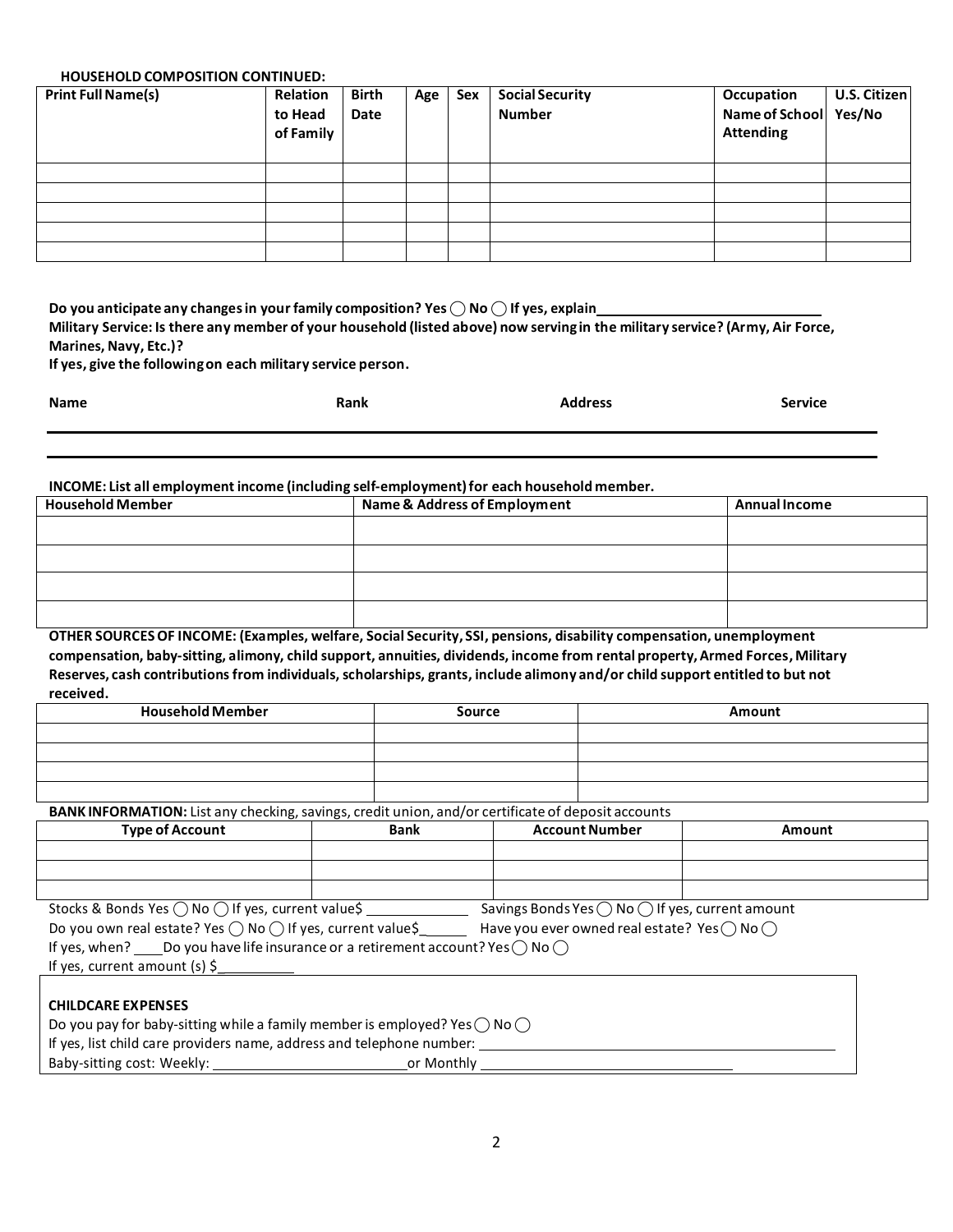#### **MEDICAL EXPENSES**

Are you receiving Medicare benefits? Yes  $\bigcap$  No  $\bigcap$  If yes, amount of benefits  $\zeta$ Are you receiving medical assistance through the welfare department (DHR)? Yes  $\bigcap$  No  $\bigcap$  If yes, monthly amount \$ Do you pay for any medical insurance/hospitalization (such as Blue Cross)? Yes  $\bigcirc$  No  $\bigcirc$ If yes, indicate the amount of the premium paid and how often paid. Weekly \$ \_ \_ \_ \_ or Bi-weekly\$ \_ \_ \_ \_ or Monthly \_ \_ \_ Are you making payments on outstanding medical bills? Yes  $\bigcirc$  No  $\bigcirc$  If yes, amount paid per month \$ Do you take prescription drugs on a regular basis? Yes  $\bigcirc$  No  $\bigcirc$  If yes, your cost per month \$

#### **SPECIALNEEDS**

For the purpose of determining allowable income deductions, does any member of your household have a disability? Yes  $\bigcap$  No  $\bigcap$ Does any member require any special accommodations? Yes  $\bigcap$  No  $\bigcap$ If yes, what?

Do you pay for a care attendant or for any equipment for any member with a disability in order to permit that person or someone else in the family to work? Yes  $\bigcirc$  No  $\bigcirc$  If yes, describe expense:

#### **PROGRAM INFORMATION**

Have you or any family member listed on the front of the application ever been arrested for any offense against the law? Yes $\bigcirc$ No  $\bigcirc$ Have you or any family member listed on the front of the application ever been convicted of a crime? Yes $\bigcap$ No  $\bigcap$ Have you or any family member listed on the front of the application ever had a warrant issued for an arrest? Yes $\bigcap$ No  $\bigcap$ Have you or any family memberlisted on the front of the application ever been in troublewith the law? For example, traffic citation or any other situation? Yes  $\bigcap$  No  $\bigcap$ 

If you answered yes to any of the questions in this section, explain:

#### **NOTICE!! YOU ARE REMINDED THAT ALL YOUR ANSWERS WILL BE VERIFIED. GIVING FALSE INFORMATION IS CONSIDERED FRUAD**

#### **ABSENT PARENT INFOMATION**

| <b>Family Member</b> | <b>Father's/Mother Name</b> | <b>Street Address</b> | City, State | <b>Comments/Last Contact</b> |
|----------------------|-----------------------------|-----------------------|-------------|------------------------------|
|                      |                             |                       |             |                              |
|                      |                             |                       |             |                              |
|                      |                             |                       |             |                              |

#### **MARITAL STATUS/HISTORY**

Have you ever been married? Yes  $\bigcirc$  No  $\bigcirc$  How many times? Maiden Name Maiden Name

|                  | <b>DATE</b> | <b>FROM WHOM</b>      | STREET ADDRESS | CITY | <b>STATE</b> | <b>ZIP</b> |
|------------------|-------------|-----------------------|----------------|------|--------------|------------|
| <b>SEPARATED</b> |             |                       |                |      |              |            |
| <b>DIVORCED</b>  |             |                       |                |      |              |            |
| <b>WIDOWED</b>   |             | SS NUMBER OF DECEASED |                |      |              |            |

COMMENTS:

|                  | Have you ever used a name or Social Security number other than the ones you are using now? Yes $\bigcap$ No $\bigcap$ |  |
|------------------|-----------------------------------------------------------------------------------------------------------------------|--|
| If yes, explain: |                                                                                                                       |  |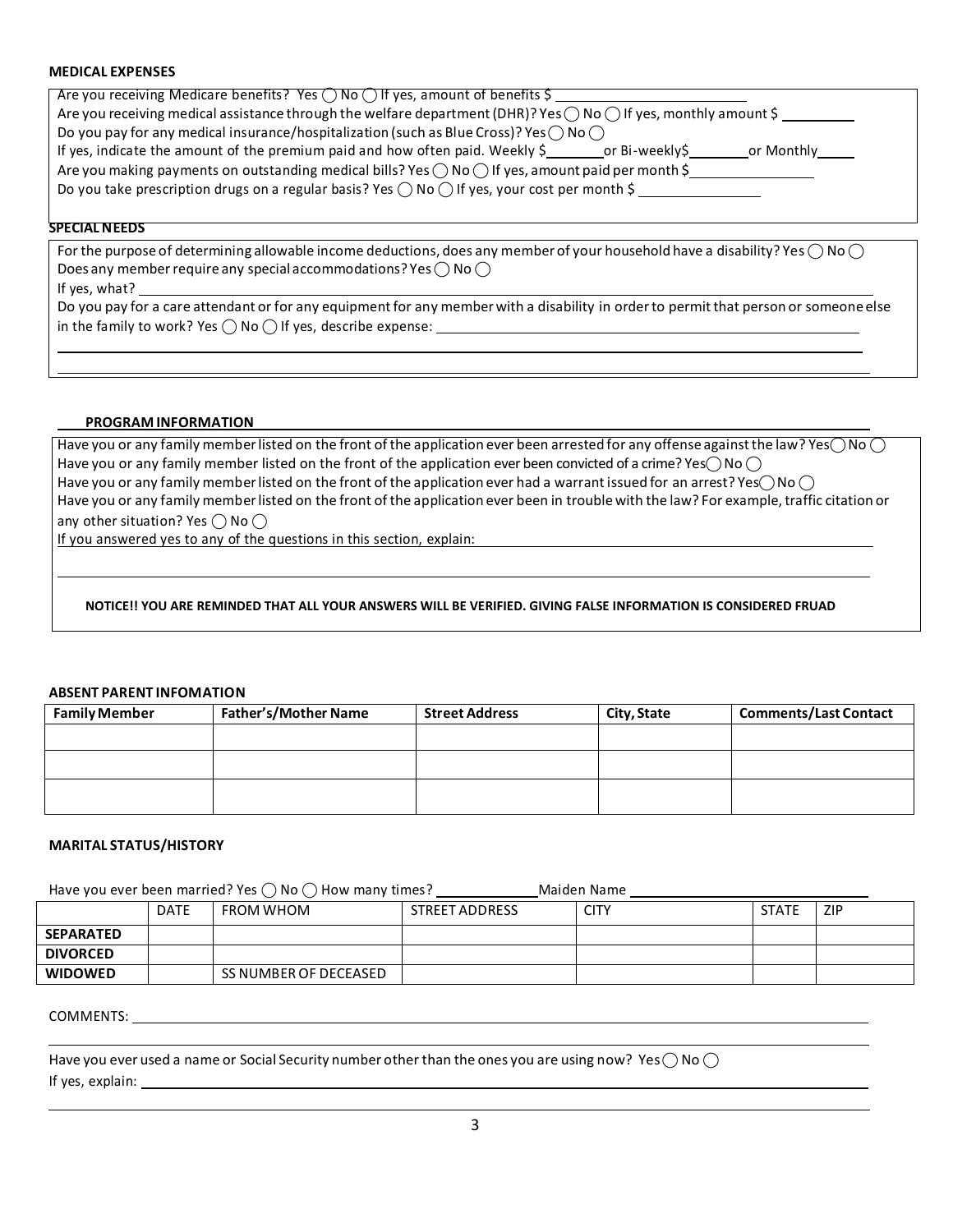#### **ADDITIONAL**

| Have you ever applied for Public Housing or Section 8 Housing? Yes $\bigcap$ No $\bigcap$                                                                                                            |              |
|------------------------------------------------------------------------------------------------------------------------------------------------------------------------------------------------------|--------------|
| Have you ever lived in Public Housing or Section 8 Housing? Yes $\bigcap$ No $\bigcap$                                                                                                               |              |
| Have you ever lived in housing that is referred to as the "PROJECTS" Yes $\bigcap$ No $\bigcap$                                                                                                      |              |
| If you have lived or currently live in Public Housing (Projects) and/or Section 8 Assisted Housing or housing where the amount of<br>rent you paid was based on your income, complete the following: |              |
| Where (Address)                                                                                                                                                                                      | When (Dates) |
|                                                                                                                                                                                                      |              |

Do you owe any money to the Public Housing Project and/or Section 8 Housing? Yes  $\bigcirc$  No  $\bigcirc$  If yes, Amount \$

#### WARNING: Section 1001 of Title 18 of the U.S. Code makes it a criminal offense to make willful false statements or **misrepresentationsto any Department or Agency of the United States asto any matter within itsjurisdiction.**

I/We certify that all informationgiven to the **Alexander City Housing Authority** in this application is correct. I/We understand that if these facts are not true, housing assistance or housing will not be provided, and I/We will be declared ineligible. I understand that afterthe informationin this application is verified that the information will be submitted to the U.S. Department of Housing and Urban Development of Housing and Urban Development (HUD) on Form -50058 (The Federal Privacy Act Statement contains additional informationconcerning the authorized use of thisinformation.)I also understand thatstaff of the **Alexander City HA** will verify thisinformation, and I authorize the **Alexander City HA** to submit inquiries necessary for the purpose of verifying the facts herein stated.

| Head of Household     |  |
|-----------------------|--|
|                       |  |
| Spouse or Other Adult |  |
|                       |  |
| HA Representative     |  |

NOTE: If you believe you have been discriminated against, you may report the incident by calling the Fair Housing and Equal Opportunity till free hotline at 1-800-669-9777, or by asking the Alexander City HA to provide you with a HUD Housing **Discrimination Complaint form, HUD-903.**

| <b>APPLICANT: DO NOT WRITE IN THIS SECTION</b> |      |         | <b>AUTHORITY USE ONLY</b> |    |                 |                                              |
|------------------------------------------------|------|---------|---------------------------|----|-----------------|----------------------------------------------|
| <b>Family Status</b>                           |      |         |                           |    |                 |                                              |
| Head/Spouse                                    | 62   |         | or                        |    | over            | Separated (Y or N) _______                   |
| Head/Spouse                                    |      |         |                           |    | <b>Disabled</b> |                                              |
| Number in Family                               |      |         |                           |    |                 |                                              |
| Number of Minors                               |      |         |                           |    |                 | Ineligible $\bigcirc$<br>Eligible $\bigcirc$ |
| Number of Bedrooms                             |      |         |                           |    |                 |                                              |
| Age of Head                                    |      |         |                           |    |                 |                                              |
| Sex of Head                                    |      |         |                           |    | M               |                                              |
| &<br>Husband                                   | Wife | Present | (Y                        | or | N)              |                                              |
| Spouse Deceased (Y or N)                       |      |         |                           |    |                 |                                              |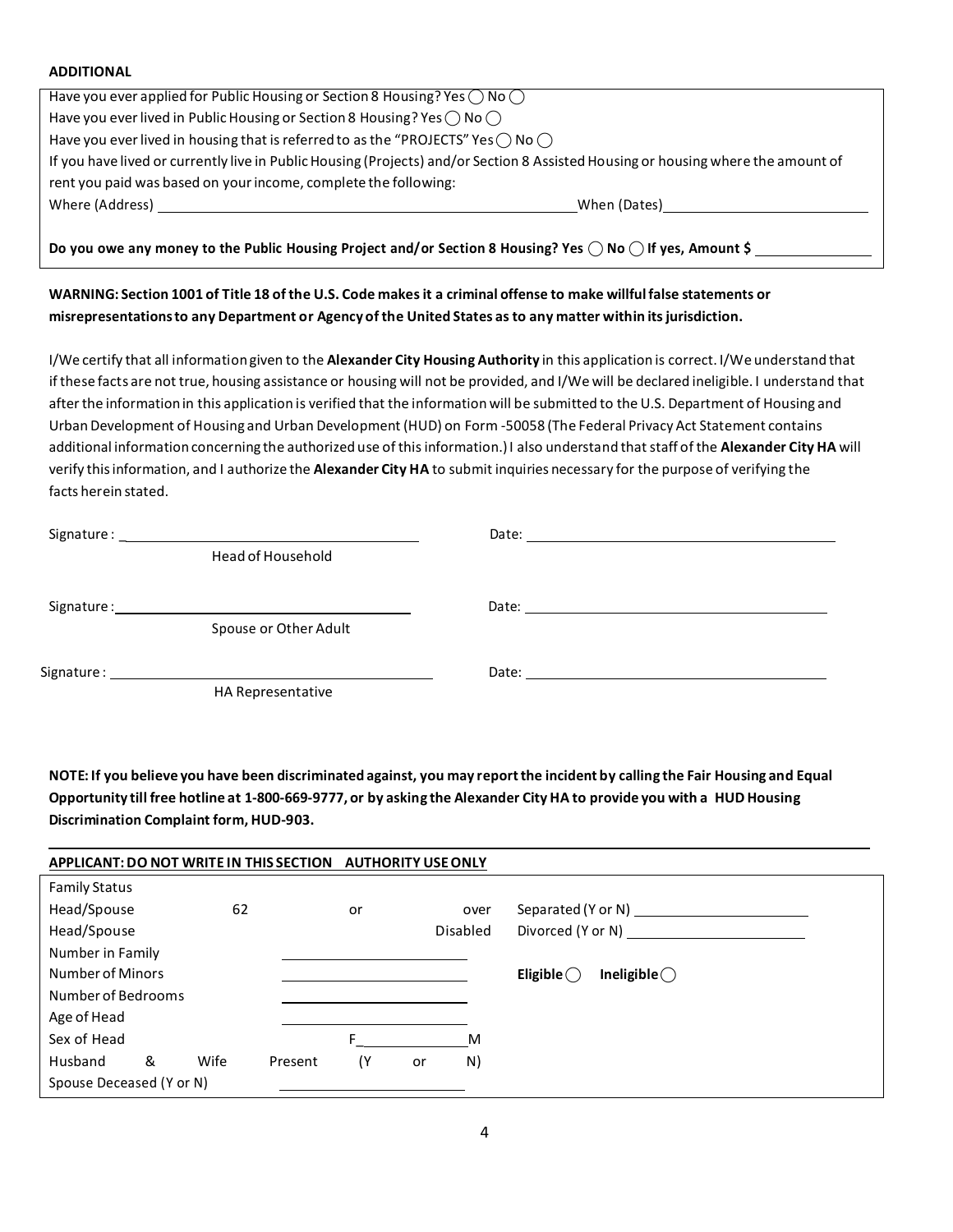### **ALEXANDER CITY HOUSING AUTORITY PUBLIC HOUSING, SECTION 8, DECLARATIONOF UNITED STATES CITIZENSHIP**

| <b>Head of Household</b> |                                                               | Date: $\_\_$ |
|--------------------------|---------------------------------------------------------------|--------------|
| Spouse                   |                                                               |              |
| <b>Household Member</b>  |                                                               |              |
| <b>Household Member</b>  |                                                               | Date: 1988   |
| <b>Household Member</b>  |                                                               | Date: 1988   |
| <b>Household Member</b>  |                                                               |              |
| <b>Household Member</b>  |                                                               | Date: $\_\_$ |
| Signature                | Witness: <u>New York: Witness State Communication</u><br>Date |              |

**I, hereby declare, under penalty of perjury,that I am a citizen of the United States of America.**

Note: For each adult the form must be signed by the adult. For each child the form must be signed by an adult member of the family residing in the assisted dwelling unit who is responsible for the child.

This document will be filed in the head-of-household'sfile folder and serve as verification and evidence of declaration of U.S. Citizenship.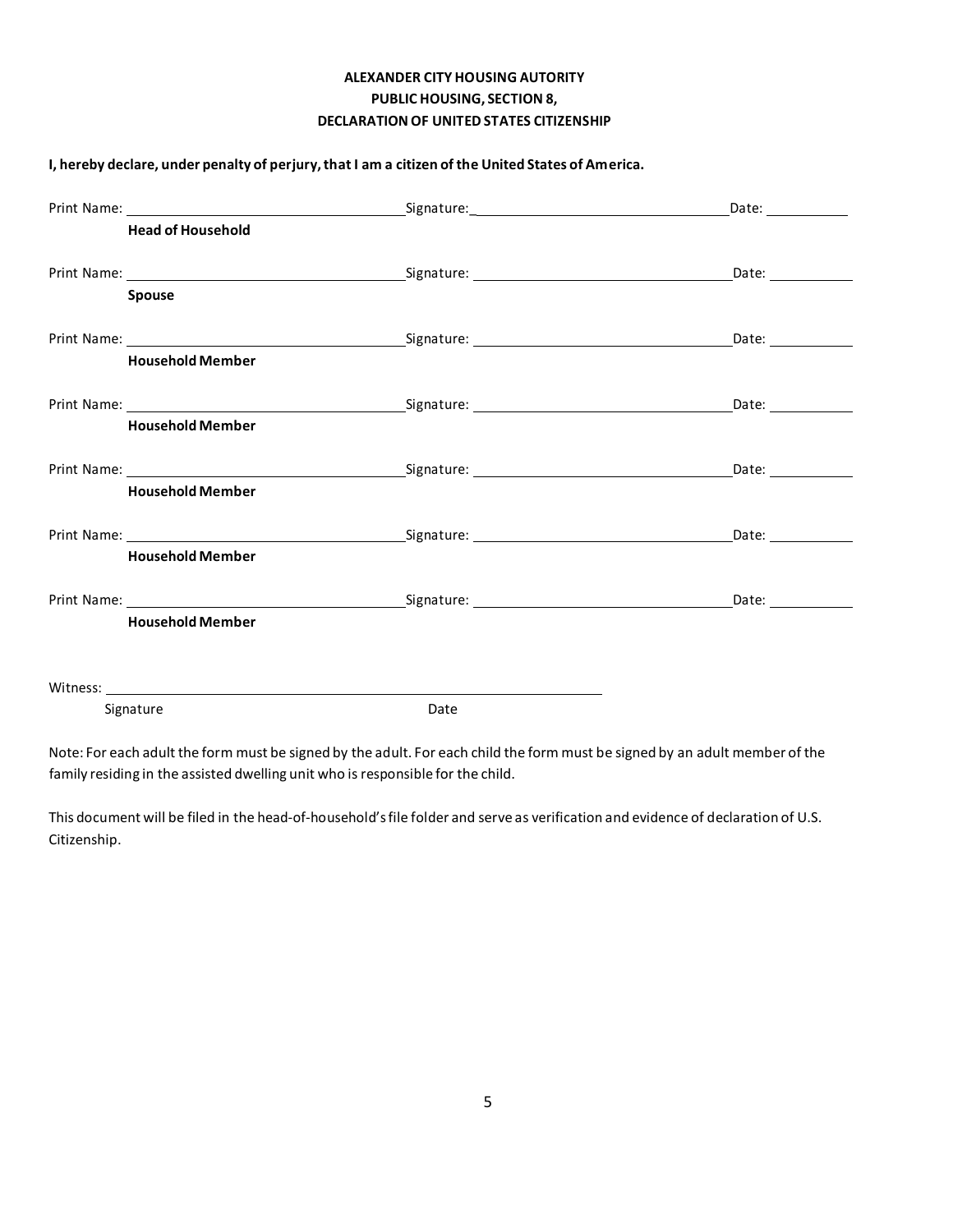# **ELIGIBILITY CONSENT FORM**

Each member of the family of an applicant or participants who is at least 18 years of age and each family head and spouse regardless of age, shall sign this consent form. Applicants will sign the consent form when applying for assistance and participants will sign the form at the next regular scheduled income reexamination.

I authorize the Department of Hearing and Urban Development (HUD) and the Alexander City Housing Authority (HA) to obtain from the State Wage Information Collection Agencies (SWICA) any information or materials necessary to complete or verify the application for participation or maintain continued assistance under the program administered by the HA.

I also authorize HUD and the HA to verify income information necessary for determining eligibility or continue assistance for previous employers or current employer.

I also authorize HUD to request income return information from the IRS and the Social Security Administration for the sole purpose of verifying income information pertinent to the applicant's o participant's eligibility.

This consent form will expire 15 months after the date the consent is signed.

| Print Full Name (Head of Household)                         | Signature | Date |
|-------------------------------------------------------------|-----------|------|
| Print Full Name (Spouse)                                    | Signature | Date |
| Print Full Name (Household Member 18 years of age or older) | Signature | Date |
| Print Full Name (Household Member 18 years of age or older) | Signature | Date |
| Print Full Name (Household Member 18 years of age or older) | Signature | Date |

 **Failure to sign this consent form will result in denial of assistance and/or termination of assistance.**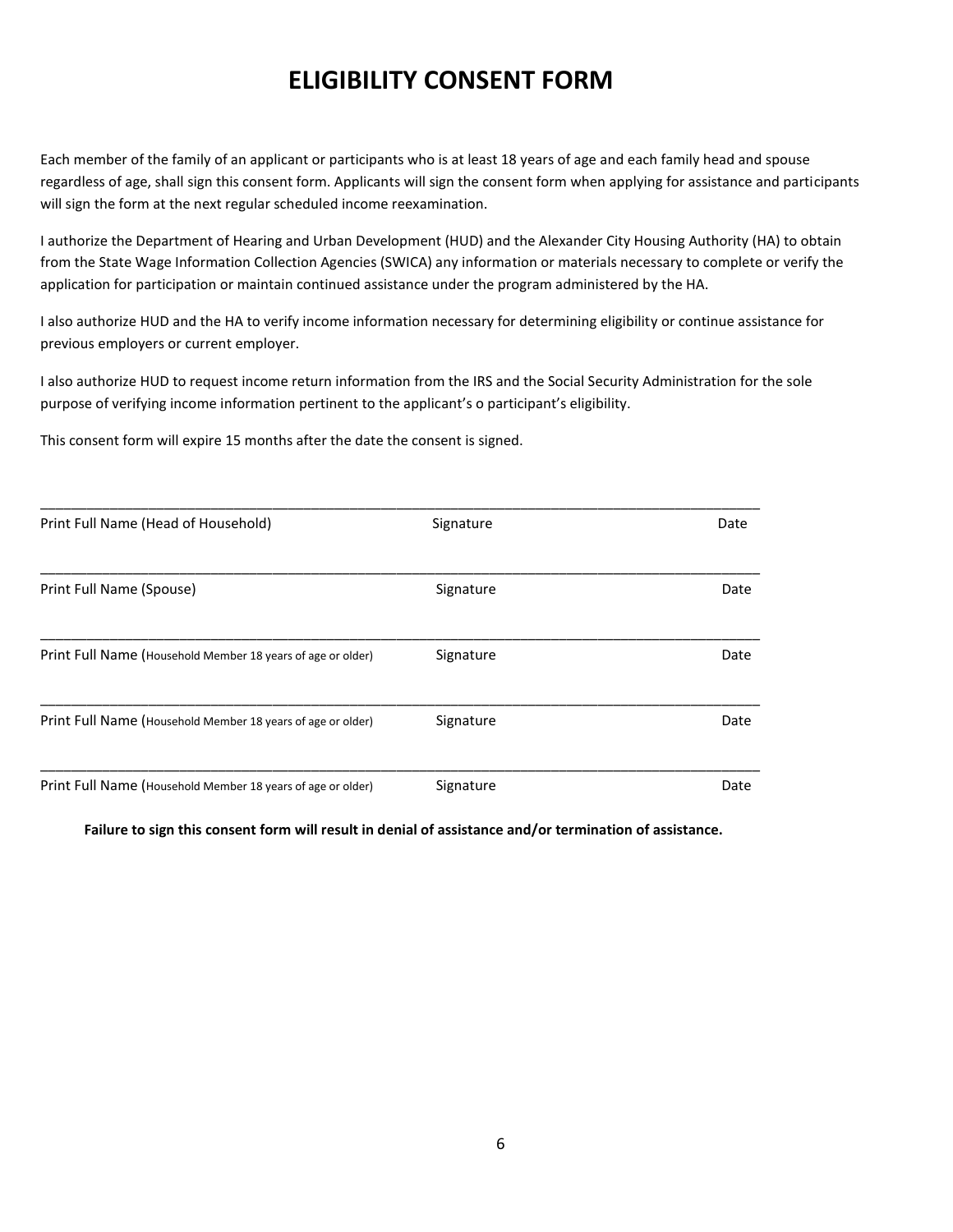# **Privacy Act Notice** to the U.S. Department of Housing and Urban Development (HUD) OMB CONTROL NUMBER: 2501-0014

**Authorization for the Release of Information/** 

and the Housing Agency/Authority (HA) exp. 07/31/2021

PHA requesting release of information; **(Cross out space if none)** IHA requesting release of information: **(Cross out space if none)** (Full address, name of contact person, and date) (Full address, name of contact person, and date)

The Housing Authority of Alexander City 2110 County Road Alexander City, Alabama 35010

**Authority**: Section 904 of the Stewart B. McKinney Homeless Assistance Amendments Act of 1988, as amended by Section 903 of the Housing and Community Development Act of 1992 and Section 3003 of the Omnibus Budget Reconciliation Act of 1993. This law is found at 42 U.S.C. 3544.

This law requires that you sign a consent form authorizing: (1) HUD and the Housing Agency/Authority (HA) to request verification of salary and wages from current or previous employers; (2) HUD and the HA to request wage and unemployment compensation claim information from the state agency responsible for keeping that information; (3) HUD to request certain tax return information from the U.S. Social Security Administration and the U.S. Internal Revenue Service. The law also requires independent verification of income information. Therefore, HUD or the HA may request information from financial institutions to verify your eligibility and level of benefits.

**Purpose:** In signing this consent form, you are authorizing HUD and the above-named HA to request income information from the sources listed on the form. HUD and the HA need this information to verify your household's income, in order to ensure that you are eligible for assisted housing benefits and that these benefits are set at the correct level. HUD and the HA may participate in computer matching programs with these sources in order to verify your eligibility and level of benefits.

**Uses of Information to be Obtained:** HUD is required to protect the income information it obtains in accordance with the Privacy Act of 1974, 5 U.S.C. 552a. HUD may disclose information (other than tax return information) for certain routine uses, such as to other government agencies for law enforcement purposes, to Federal agencies for employment suitability purposes and to HAs for the purpose of determining housing assistance. The HA is also required to protect the income information it obtains in accordance with any applicable State privacy law. HUD and HA employees may be subject to penalties for unauthorized disclosures or improper uses of the income information that is obtained based on the consent form. **Private owners may not request or receive information authorized by this form.**

**Who Must Sign the Consent Form:** Each member of your household who is 18 years of age or older must sign the consent form. Additional signatures must be obtained from new adult members joining the household or whenever members of the household become 18 years of age.

Persons who apply for or receive assistance under the following programs are required to sign this consent form:

PHA- owned rental public housing

- Turnkey III Home ownership Opportunities
- Mutual Help Home ownership Opportunity
- Section 23 and 19(c) leased housing
- Section 23 Housing Assistance Payments
- HA-owned rental Indian housing
- Section 8 Rental Certificate
- Section 8 Rental Voucher
- Section 8 Moderate Rehabilitation

**Failure to Sign Consent Form:** Your failure to sign the consent form may result in the denial of eligibility or termination of assisted housing benefits, or both. Denial of eligibility or termination of benefits is subject to the HA's grievance procedures and Section 8 informal hearing procedures.

### **Sources of Information To Be Obtained**

State Wage Information Collection Agencies. (This consent is limited to wages and unemployment compensation I have received during period(s) within the last 5 years when I have received assisted housing benefits.)

U.S. Social Security Administration (HUD only) (This consent is limited to the wage and self employment information and payments of retirement income as referenced at Section 6103(l)(7)(A) of the Internal Revenue Code.)

U.S. Internal Revenue Service (HUD only) (This consent is limited to unearned income [i.e., interest and dividends].)

Information may also be obtained directly from: (a) current and former employers concerning salary and wages and (b) financial institutions concerning unearned income (i.e., interest and dividends). I understand that income information obtained from these sources will be used to verify information that I provide in determining eligibility for assisted housing programs and the level of benefits. Therefore, this consent form only authorizes release directly from employers and financial institutions of information regarding any period(s) within the last 5 years when I have received assisted housing benefits.

#### **U.S. Department of Housing and Urban Development** Office of Public and Indian Housing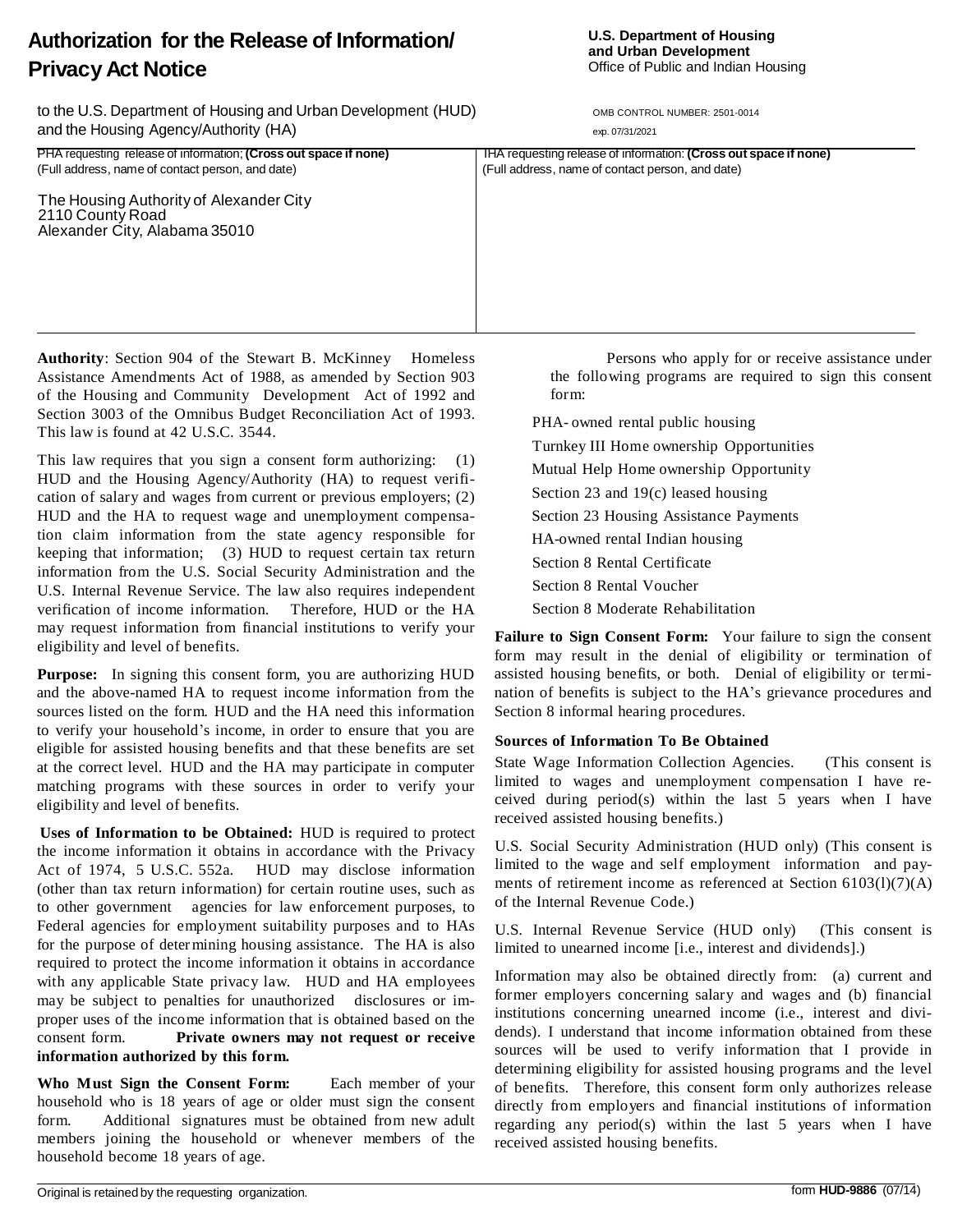Consent: I consent to allow HUD or the HA to request and obtain income information from the sources listed on this form for the purpose of verifying my eligibility and level of benefits under HUD's assisted housing programs. I understand that HAs that **receive income information under this consent form cannot use it to deny, reduce or terminate assistance without first**  independently verifying what the amount was, whether I actually had access to the funds and when the funds were received. In **addition, I must be given an opportunity to contest those determinations.**

This consent form expires 15 months after signed.

#### Signatures:

| Head of Household                                    | Date |                                 |      |
|------------------------------------------------------|------|---------------------------------|------|
| Social Security Number (if any) of Head of Household |      | Other Family Member over age 18 | Date |
| Spouse                                               | Date | Other Family Member over age 18 | Date |
| Other Family Member over age 18                      | Date | Other Family Member over age 18 | Date |
| Other Family Member over age 18                      | Date | Other Family Member over age 18 | Date |

**Privacy Act Notice.** Authority: The Department of Housing and Urban Development (HUD) is authorized to collect this information by the U.S. Housing Act of 1937 (42 U.S.C. 1437 et. seq.), Title VI of the Civil Rights Act of 1964 (42 U.S.C. 2000d), and by the Fair Housing Act (42 U.S.C. 3601-19). The Housing and Community Development Act of 1987 (42 U.S.C. 3543) requires applicants and participants to submit the Social Security Number of each household member who is six years old or older. Purpose: Your income and other information are being collected by HUD to determine your eligibility, the appropriate bedroom size, and the amount your family will pay toward rent and utilities. Other Uses: HUD uses your family income and other information to assist in managing and monitoring HUD-assisted housing programs, to protect the Government's financial interest, and to verify the accuracy of the information you provide. This information may be released to appropriate Federal, State, and local agencies, when relevant, and to civil, criminal, or regulatory investigators and prosecutors. However, the information will not be otherwise disclosed or released outside of HUD, except as permitted or required by law. Penalty: You must provide all of the information requested by the HA, including all Social Security Numbers you, and all other household members age six years and older, have and use. Giving the Social Security Numbers of all household members six years of age and older is mandatory, and not providing the Social Security Numbers will affect your eligibility. Failure to provide any of the requested information may result in a delay or rejection of your eligibility approval.

#### **Penalties for Misusing this Consent:**

HUD, the HA and any owner (or any employee of HUD, the HA or the owner) may be subject to penalties for unauthorized disclosures or improper uses of information collected based on the consent form.

Use of the information collected based on the form HUD 9886 is restricted to the purposes cited on the form HUD 9886. Any person who knowingly or willfully requests, obtains or discloses any information under false pretenses concerning an applicant or participant may be subject to a misdemeanor and fined not more than \$5,000.

Any applicant or participant affected by negligent disclosure of information may bring civil action for damages, and seek other relief, as may be appropriate, against the officer or employee of HUD, the HA or the owner responsible for the unauthorized disclosure or improper use.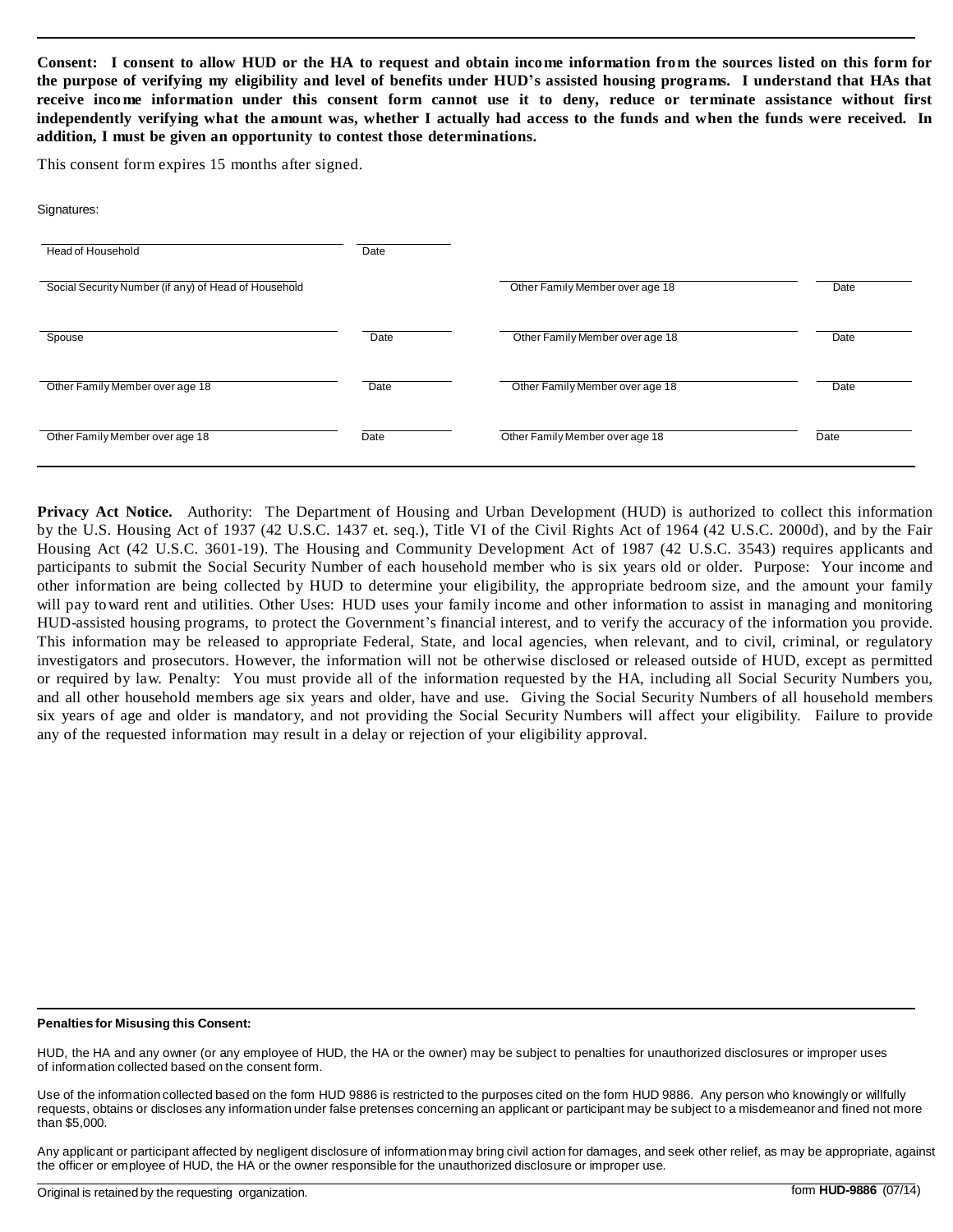# Authority of the City of Alexander City

# **2110 County Road, Alexander City, AL 35010**

### **PUBLIC HOUSING / SECTION 8**

### **State Lifetime Sex Offender Registration**

# At admission and recertification each Head of Household must certifyto the following **(Reference PIH Notice 2012-28 (HA)**

I, , certifythat no member of my household is subject to a lifetime registration requirement under the State Sex Offender Registration Program.

,

| Member 1                                     |                                                               |                                                                                                                                                                      |         |
|----------------------------------------------|---------------------------------------------------------------|----------------------------------------------------------------------------------------------------------------------------------------------------------------------|---------|
| Member 2                                     |                                                               |                                                                                                                                                                      | $\cdot$ |
| Member 3                                     |                                                               | $\overline{\phantom{a}}$ , and the contract of $\overline{\phantom{a}}$ , and $\overline{\phantom{a}}$ , and $\overline{\phantom{a}}$ , and $\overline{\phantom{a}}$ |         |
| Member 4                                     | <u> 1989 - Jan Stern Harrison, fransk politik (d. 1989)</u>   |                                                                                                                                                                      | ,,      |
| Member 5                                     |                                                               |                                                                                                                                                                      | ,       |
| Signed on this date, $\frac{1}{\sqrt{2\pi}}$ |                                                               |                                                                                                                                                                      |         |
| <b>Head of Household</b>                     | <u> 1980 - Andrea Barbara, Amerikaansk politiker († 1908)</u> |                                                                                                                                                                      | $\cdot$ |
|                                              |                                                               |                                                                                                                                                                      |         |

Housing Authority Representative

,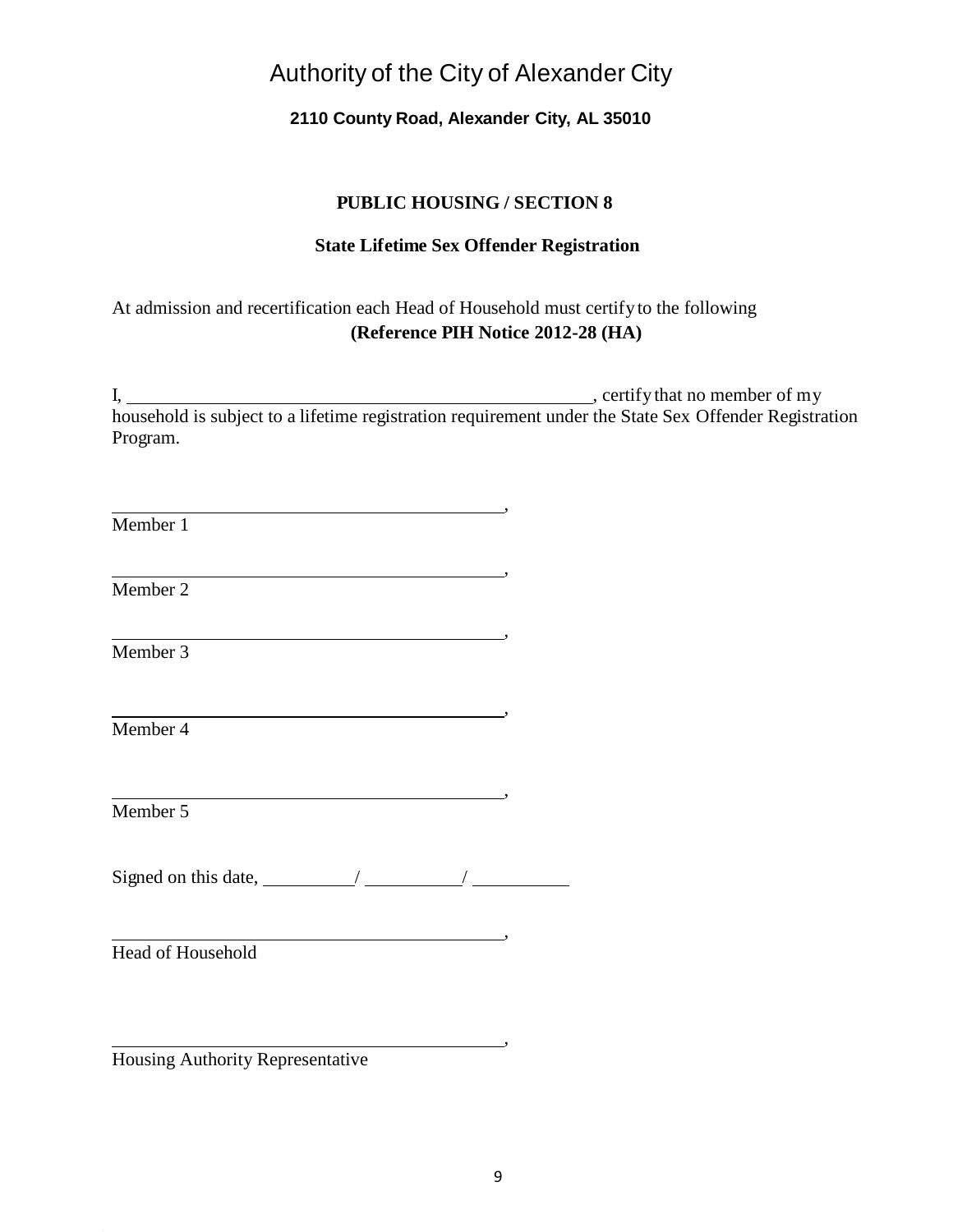

# **U.S. Department of Housing and Urban Development**

Office of Public and Indian Housing

# **DEBTS OWEDTO PUBLIC HOUSING AGENCIES AND TERMINATIONS**

**Paperwork Reduction Notice:** Public reporting burden for this collection of information is estimated to average 7 minutes per response. This includes the time for respondents to read the document and certify, and any recordkeeping burden. This information will be used in the processing of a tenancy. Response to this request for information is required to receive benefits. The agency may not collect this information, and you are not required to complete this form, unless it displays a currently valid OMB control number. The OMB Number is 2577-0266, and expires 10/31/2019.

### **NOTICE TO APPLICANTS AND PARTICIPANTS OF THE FOLLOWING HUD RENTAL ASSISTANCE PROGRAMS:**

Public Housing (24 CFR 960) Section 8 Housing Choice Voucher, including the Disaster Housing Assistance Program (24 CFR 982) Section 8 Moderate Rehabilitation (24 CFR 882) Project-Based Voucher (24 CFR 983)

The U.S. Department of Housing and Urban Development maintains a national repository of debts owed to Public Housing Agencies (PHAs) or Section 8 landlords and adverse information of former participants who have voluntarily or involuntarily terminated participation in one of the above-listed HUD rental assistance programs. This information is maintained within HUD's Enterprise Income Verification (EIV) system, which is used by Public Housing Agencies (PHAs) and their management agents to verify employment and income information of program participants, as well as, to reduce administrative and rental assistance payment errors. The EIV system is designed to assist PHAs and HUD in ensuring that families are eligible to participate in HUD rental assistance programs and determining the correct amount of rental assistance a family is eligible for. All PHAs are required to use this system in accordance with HUD regulations at 24 CFR 5.233.

HUD requires PHAs, which administers the above-listed rental housing programs, to report certain information at the conclusion of your participation in a HUD rental assistance program. This notice provides you with information on what information the PHA is required to provide HUD, who will have access to this information, how this information is used and your rights. PHAs are required to provide this notice to all applicants and program participants and you are required to acknowledge receipt of this notice by signing page 2. Each adult household member must sign this form.

### **What information about you and your tenancy does HUD collect from the PHA?**

The following information is collected about each member of your household (family composition): full name, date of birth, and Social Security Number.

The following adverse information is collected once your participation in the housing program has ended, whether you voluntarily or involuntarily move out of an assisted unit:

- 1. Amount of any balance you owe the PHA or Section 8 landlord (up to \$500,000) and explanation for balance owed (i.e. unpaid rent, retroactive rent (due to unreported income and/ or change in family composition) or other charges such as damages, utility charges, etc.); and
- 2. Whether or not you have entered into a repayment agreement for the amount that you owe the PHA; and
- 3. Whether or not you have defaulted on a repayment agreement; and
- 4. Whether or not the PHA has obtained a judgment against you; and
- 5. Whether or not you have filed for bankruptcy; and
- 6. The negative reason(s) for your end of participation or any negative status (i.e., abandoned unit, fraud, lease violations, criminal activity, etc.) as of the end of participation date.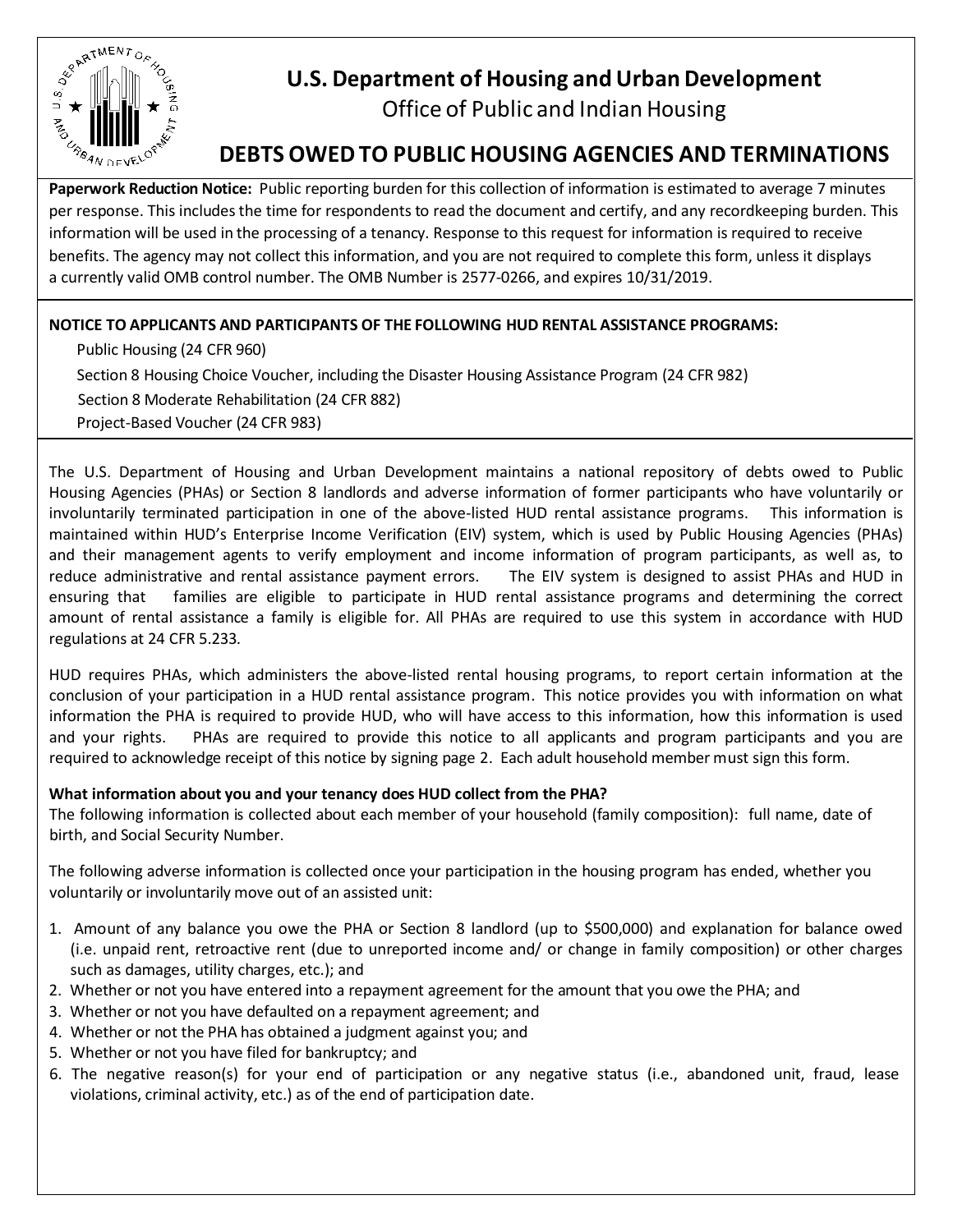#### **Who will have access to the information collected?**

This information will be available to HUD employees, PHA employees, and contractors of HUD and PHAs.

#### **How will this information be used?**

PHAs will have access to this information during the time of application for rental assistance and reexamination of family income and composition for existing participants. PHAs will be able to access this information to determine a family's suitability for initial or continued rental assistance, and avoid providing limited Federal housing assistance to families who have previously been unable to comply with HUD program requirements. If the reported information is accurate, a PHA may terminate your current rental assistance and deny your future request for HUD rental assistance, subject to PHA policy.

#### **How long is the debt owed and termination information maintained in EIV?**

Debt owed and termination information will be maintained in EIV for a period of up to ten (10) years from the end of participation date or such other period consistent with State Law.

#### **What are my rights?**

In accordance with the Federal Privacy Act of 1974, as amended (5 USC 552a) and HUD regulations pertaining to its implementation of the Federal Privacy Act of 1974 (24 CFR Part 16), you have the following rights:

- 1. To have access to your records maintained by HUD, subject to 24 CFR Part 16.
- 2. To have an administrative review of HUD's initial denial of your request to have access to your records maintained by HUD.
- 3. To have incorrect information in your record corrected upon written request.
- 4. To file an appeal request of an initial adverse determination on correction or amendment of record request within 30 calendar days after the issuance of the written denial.
- 5. To have your record disclosed to a third party upon receipt of your written and signed request.

#### **What do I do if I dispute the debt or termination information reported about me?**

If you disagree with the reported information, you should contact in writing the PHA who has reported this information about you. The PHA's name, address, and telephone numbers are listed on the Debts Owed and Termination Report. You have a right to request and obtain a copy of this report from the PHA. Inform the PHA why you dispute the information and provide any documentation that supports your dispute. HUD's record retention policies at 24 CFR Part 908 and 24 CFR Part 982 provide that the PHA may destroy your records three years from the date your participation in the program ends. To ensure the availability of your records, disputes of the original debt or termination information must be made within three years from the end of participation date; otherwise the debt and termination information will be presumed correct. Only the PHA who reported the adverse information about you can delete or correct your record. Your filing of bankruptcy will not result in the removal of debt owed or termination information from HUD's EIV system. However, if you have included this debt in your bankruptcy filing and/or this debt has been discharged by the bankruptcy court, your record will be updated to include the bankruptcy indicator, when you provide the PHA with documentation of your bankruptcy status.

The PHA will notify you in writing of its action regarding your dispute within 30 days of receiving your written dispute. If the PHA determines that the disputed information is incorrect, the PHA will update or delete the record. If the PHA determines that the disputed information is correct, the PHA will provide an explanation as to why the information is correct.

| This Notice was provided by the below-listed PHA:                                            | I hereby acknowledge that the PHA provided me with the |      |
|----------------------------------------------------------------------------------------------|--------------------------------------------------------|------|
| The Housing Authority of Alexander City<br>2110 County Road<br>Alexander City, Alabama 35010 | <b>Debts Owed to PHAs &amp; Termination Notice:</b>    |      |
|                                                                                              | Signature                                              | Date |
|                                                                                              | <b>Printed Name</b>                                    |      |